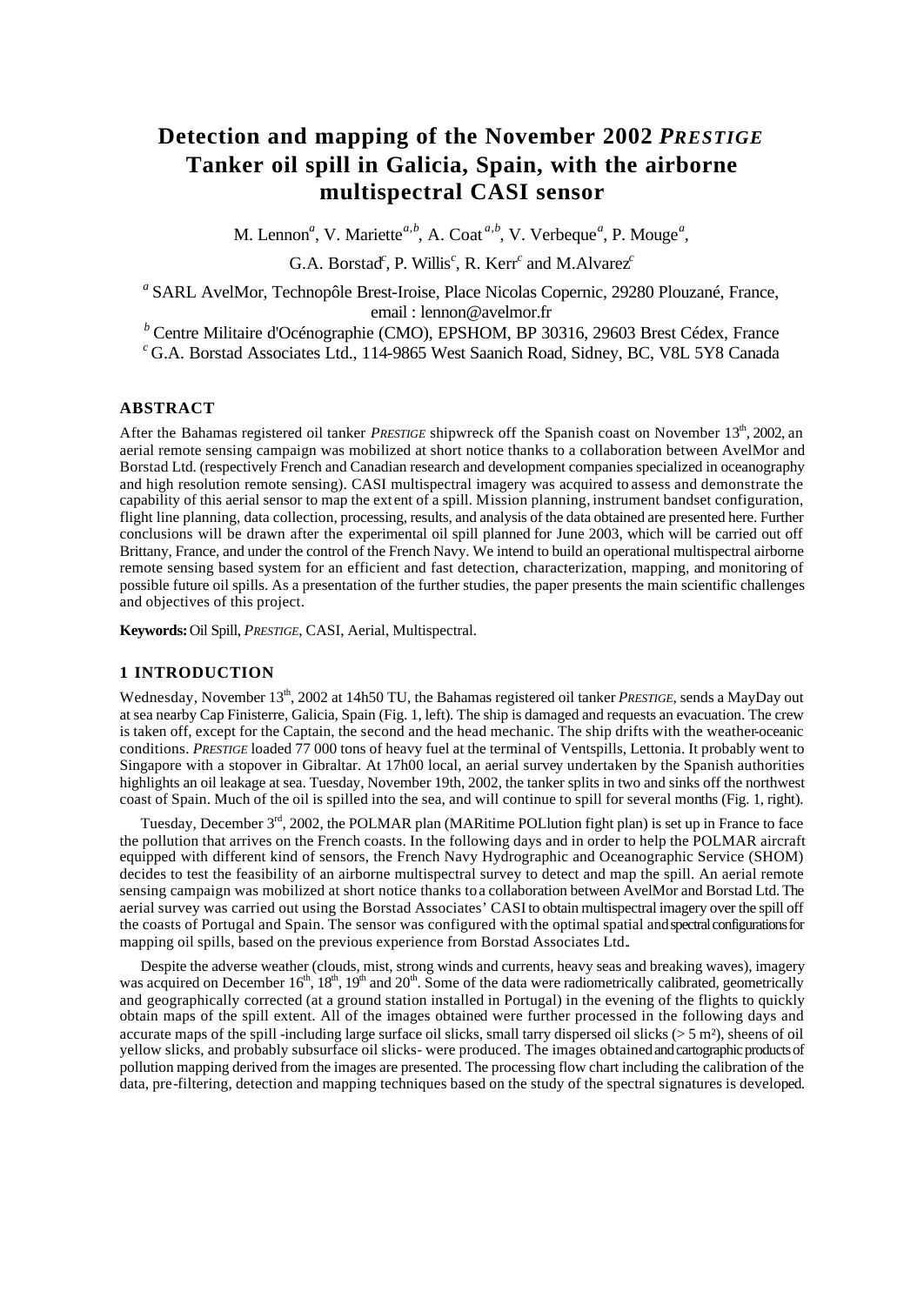

**Figure 1.** PRESTIGE shipwreck. (Left) Position of the disater off Spain (© ESA); (Right) *PRESTIGE* tanker breaking and oil leakage (Photos douanes Françaises / avion Polmar II).

# **2 DATA ACQUISITION AND PREPROCESSING**

#### **2.1 Instrumentation**

The Compact Airborne Spectrographic Imager  $(CASI^1)$  is a small, push-broom imager built by Itres Instruments Ltd. of Calgary, Canada [1]. The Borstad  $\text{CASI}^2$  was flown for this project. CASI image data are recorded to Exabyte tape housed in the Instrument Control Unit. Data acquisition and camera configuration are controlled using Itres proprietary software. The CASI sensor was mounted in a bi-motor PIPER Navajo Chieftain aircraft equipped with a standard  $500 \text{mm} \times 500 \text{mm}$  photogrammetric hole in the floor.

In addition to the image data, CASI records data from auxiliary equipment which monitors aircraft pitch, roll and GPS position, to files on a separate computer. Latitude and longitude were logged by CASI from a Leica 9400N GPS receiver, to provide data for subsequent geocorrection of the imagery.

## **2.2 Aerial data acquisition**

#### **Location and meteorological conditions**

Following the instructions from the SHOM authorities, the aircraft, the material and the team were placed at the disposal of the Portuguese POLMAR plan, and based in Ovar, Portugal. Flights of CASI data acquisition were carried out during the 5 days ranging from the 16th to the  $20<sup>th</sup>$  of December included. The flight plans were established each morning according to the weather conditions and of the position of the slicks located by a Portuguese reconnaissance aircraft. The strong winds prevented acquisitions for the only day of December the  $17<sup>h</sup>$ . CASI Images were acquired under relative bad meteorological conditions (presence of clouds below and above the airborne platform; presence of mist and fog; strong winds and currents, heavy seas and breaking waves; acquisition in the morning with low angles of solar incidence) during the 4 other days: December  $16^{th}$ ,  $18^{th}$ ,  $19^{th}$ , and  $20^{th}$ . Fig. 2 shows the geographical site of the missions for each day including data acquisition.

#### **Flight parameters**

The optimal configuration of flight (altitude 10800 feet, swath 4 km) could not be implemented because of the cloudy ceilings too low and the too small amount of energy supplied to the sensor (low solar illumination, moreover attenuated by the atmospheric conditions). The aircraft was in major part flown at 6,000 feet altitude over the ground. The across-track pixel size was 2.5 m and the image swath was 1.3 km. At an integration time of 45 msec and a ground speed of 100 knots, the along-track pixel size was also 2.5 m. The imagery was captured with the instrument fore-optics at f4 and a narrow angle (35° FOV) lens. Slight variations in speed or altitude may expand or contract pixels; however, during processing all pixels are re-mapped to obtain the desired pixel spacing. Depending on the local conditions, some of the images were acquired down to 1000 feet, 31 ms integration time, 1 m spatial resolution on ground.

l

<sup>1</sup> http://www.borstad.com/casi.html

 $\frac{2}{5}$  [s/n 101 manufactured in 1990 by Itres Instruments Inc. and modified in 1995 to improve the blue sensitivity]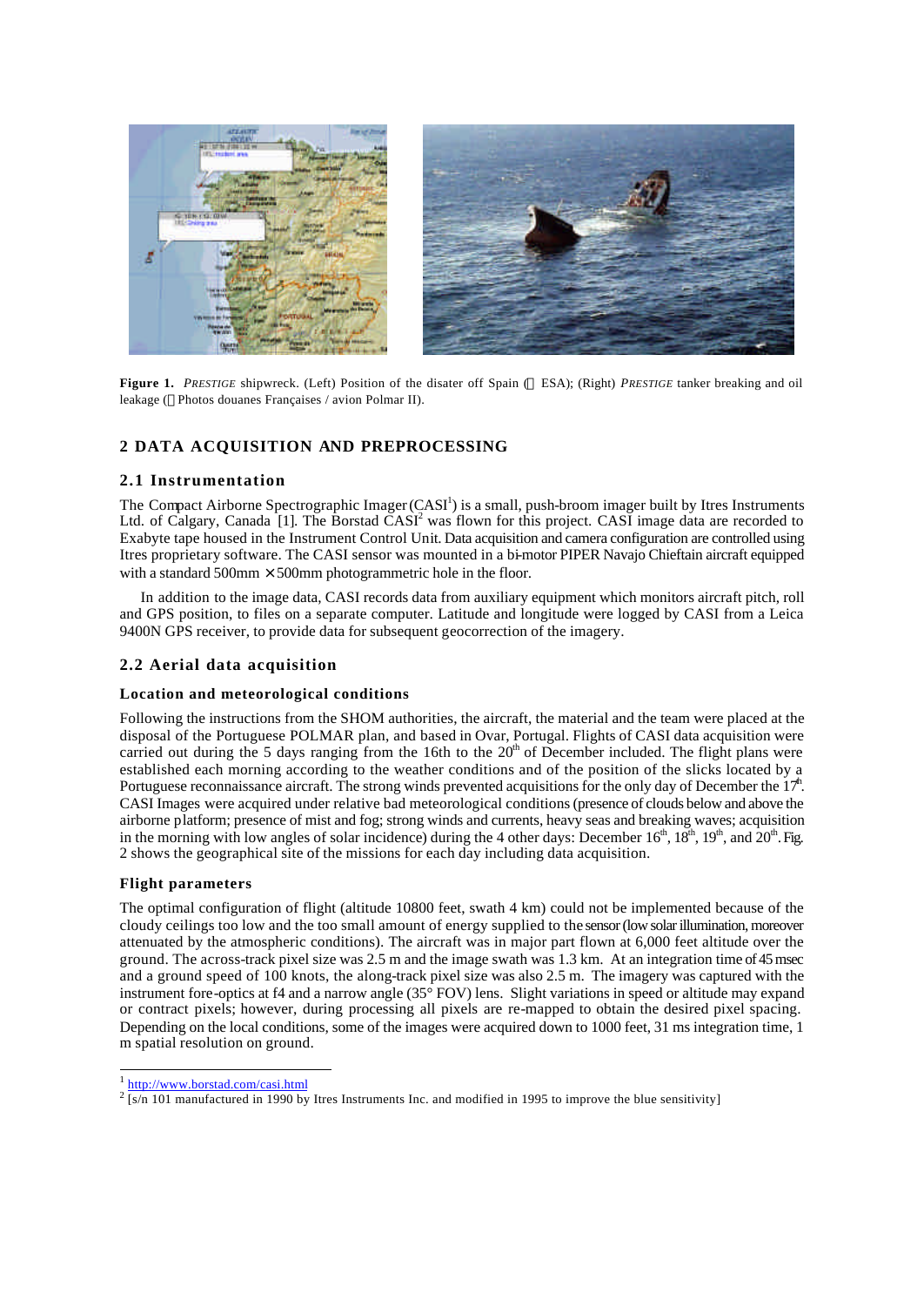

Figure 2. Geographical position of CASI data acquisition for each flying day.

#### **Spectral configuration**

The CASI was flown for this project in spatial mode and was configured to acquire 5 or 3 spectral channels, depending on altitude and illumination conditions (Table 1). The band configurations were chosen specifically for oil slicks mapping, using spectral channels previously selected for similar reclamation projects by Borstad Ltd. [2].

**Table 1.** CASI bandsets used for the 2002 *PRESTIGE* survey (**LL** : Low Light, **LA** : Low Altitude, **VLL** : Very Low Light).

| LL             | Wavelength (nm) |       |       |      |  |  |  |  |
|----------------|-----------------|-------|-------|------|--|--|--|--|
| Band           | Start           | End   | Mid   | Widt |  |  |  |  |
|                | 419.5           | 545,6 | 482,6 | 126. |  |  |  |  |
| $\overline{c}$ | 554,4           | 618,3 | 586,4 | 63.9 |  |  |  |  |
| 3              | 623.6           | 687,8 | 655,7 | 64.2 |  |  |  |  |
| 4              | 709.3           | 773,8 | 741,6 | 64.5 |  |  |  |  |
| 5              | 777,4           | 911,9 | 844.7 | 134. |  |  |  |  |

| LL             |       |       | Wavelength (nm) |       | LA   |              |       | Wavelength (nm) |       | <b>VLL</b>     |              |       | Wavelength (nm) |       |
|----------------|-------|-------|-----------------|-------|------|--------------|-------|-----------------|-------|----------------|--------------|-------|-----------------|-------|
| Band           | Start | End   | Mid             | Width | Band | <b>Start</b> | End   | Mid             | Width | Band           | <b>Start</b> | End   | Mid             | Width |
|                | 419,5 | 545.6 | 482,6           | 126.1 |      | 428.2        | 461,3 | 444.8           | 33.1  |                | 470.6        | 514.9 | 492.8           | 44.3  |
| 2              | 554.4 | 618.3 | 586.4           | 63.9  | C    | 533.2        | 549.1 | 541.2           | 15.9  | $\overline{c}$ | 640.3        | 653,2 | 646.8           | 12.9  |
| 3              | 623,6 | 687,8 | 655,7           | 64.2  |      | 630.7        | 639,6 | 635,2           | 8.9   | 3              | 855.2        | 900.4 | 877.8           | 45.2  |
| $\overline{4}$ | 709.3 | 773.8 | 741.6           | 64.5  | 4    | 739.7        | 746.9 | 743.3           | 7.2   |                |              |       |                 |       |
| 5              | 777,4 | 911,9 | 844,7           | 134.5 |      | 854,5        | 874,2 | 864.4           | 19.7  |                |              |       |                 |       |

| VLL            | Wavelength (nm) |       |       |       |  |  |  |  |
|----------------|-----------------|-------|-------|-------|--|--|--|--|
| Band           | <b>Start</b>    | End   | Mid   | Width |  |  |  |  |
|                | 470,6           | 514,9 | 492,8 | 44.3  |  |  |  |  |
| $\overline{c}$ | 640,3           | 653,2 | 646,8 | 12.9  |  |  |  |  |
| 3              | 855,2           | 900,4 | 877,8 | 45.2  |  |  |  |  |

## **Target locations and flight lines**

Flight maps were established every morning using the information provided by the Portuguese reconnaissance aircraft, which flew daily carrying out visual detection of the oil slicks. A precise on-board graphical navigation software developed at AvelMor allowed the planned flight paths, as well as the real path of the aircraft during the flight along with the exact local time of survey to be recorded (Fig. 3).



**Figure 3.** Example of flight map established for the day of Dec. 16<sup>th</sup> off the Portuguese coast and real flight path superimposed.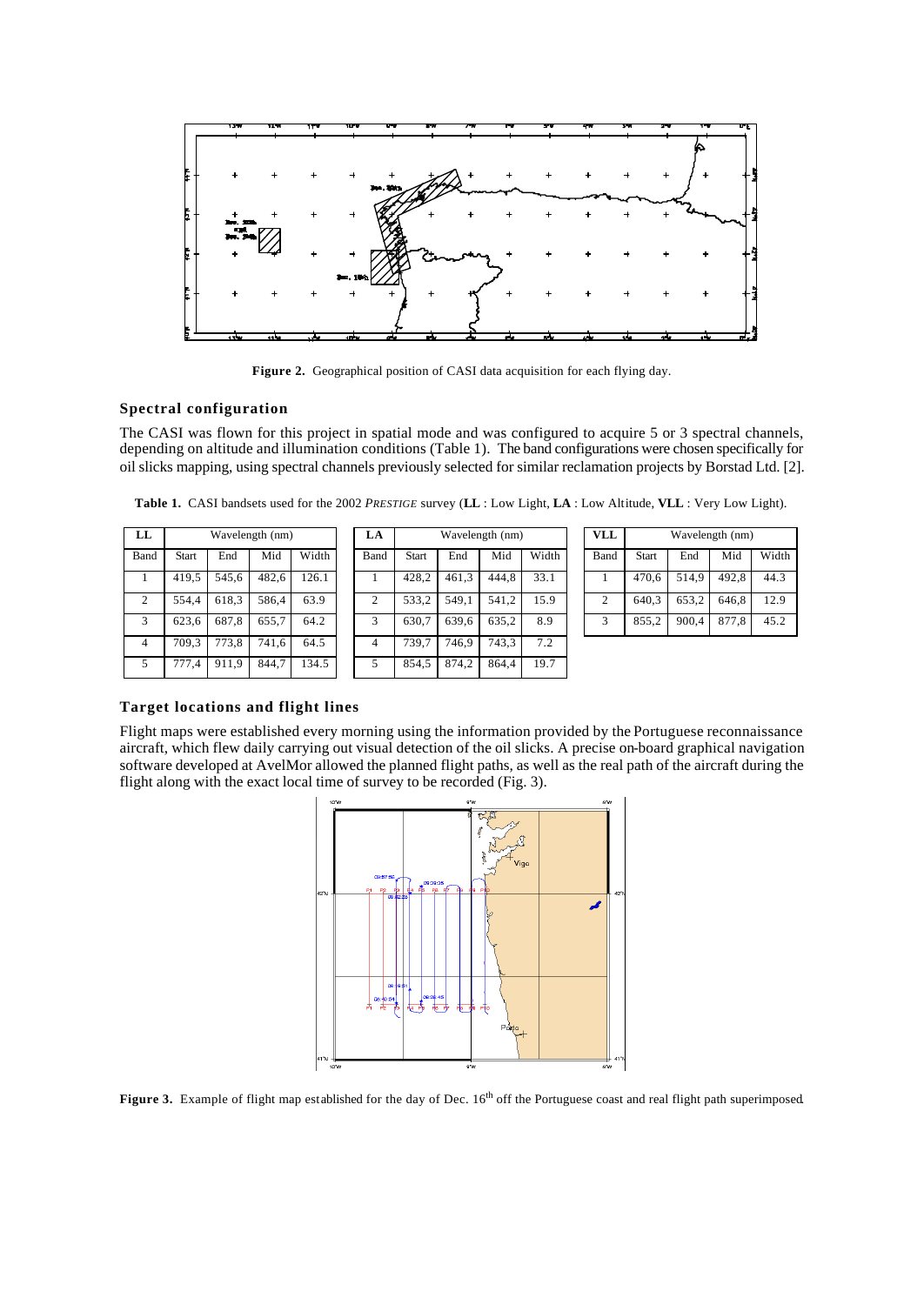## **2.3 CASI data pre -processing**

#### **Radiometric calibration process**

The raw image data are read from tape and processed through a Borstad Associates program that converts the raw values into upwelling radiance units (nW/cm<sup>2</sup>/sr/nm). The dark and electrical offset signals for each pixel of each scan line of the data are removed. No atmospheric correction was carried out on the images. Also, no across-track illumination geometry correction was performed, although this would have greatly improved the imagery. Such radiometric corrections are very difficult to carry out in a near real-time during missions when the pollution maps need to be quickly produced the same day that the data are acquired. Time was of the essence, and we opted to process the radiance data keeping in mind that no radiometric correction had been performed.

#### **First stage rectification**

During acquisition, the roll and pitch of the aircraft were recorded by a two-axis mechanical gyro, and GPS position by a GPS receiver, for each scan line of image data. As part of the first order geocorrection process, Borstad software ("CMAP") used this roll, pitch and GPS data for each scan line to re-map the imagery and remove aircraft motion, using a nearest neighbour approach. Aircraft yaw is not recorded by the gyro but instead a single adjustment is made for each flight line during processing. Data processed to this first order mapping stage are in 16-bit signed format, in units of radiance  $(n\overline{W/cm^2/sr/nm})$  at the sensor, each file representing an individual flight line, mapped north up to NAD83 coordinates and corrected for aircraft motion.

## **3 OIL SLICKS SPECTRAL BEHAVIOUR AND PROCESSING FLOW CHART**

The hydrocarbons absorb incident energy in the ultraviolet portion of the electromagnetic spectrum (< 400 nm) and re-emit a part of it in the visible portion of the spectrum (400-650nm) by a fluorescence phenomenon. The reflected energy becomes more significant in the blue portion of spectrum. Fig. 4 illustrates the spectral differences observed on the CASI images between seawater (blue spectrum in plot) and oil on the surface (red spectrum) corresponding to the blue patches in the image (false RGB color composition using bands 5, 3, 1, spectral configuration **LL**).

The seawater attenuates incidental energy in the high wavelengths (for the wavelengths higher than 700 nm, reflected energy is negligible). The energy reflected by a sub-surface target is attenuated in all the range of the electromagnetic spectrum according to the depth of the target. The maximum of the reflected energy is in the blue part of the spectrum, around 420 nm. Observation of CASI images showed that the sub-surface oil slicks or light oil traces are characterized by a relative decrease in radiance in the blue part of the spectrum as well as by a relative increase in radiance in the near infrared. Fig. 5 illustrates the difference between seawater and a -probably subsurface- oil slick corresponding to the dark patches in the image (false RGB color composition using bands 5, 3, 1, spectral configuration **LL**). A certain "spectral rotation" is observed between the green and the red wavelengths, (precisely between 550 and 650 nm). In addition to this rotation, there is a general decrease in the radiance at all wavelengths caused by the absorption of the layer of water mixed or present between the slick and the surface layer.

These physical properties allow the detection of hydrocarbons present on the ocean surface, and sub-surface up to a depth dependent on the supplied energy (related to the conditions of solar illumination) and on the state of the sea, typically a few meters. From the spatial point of view, the detection is possible at a scale dependent on the spatial resolution of the sensor (slicks of approximately 5m² for this present experiment), even slightly below (of the order of the meter) under good conditions of data acquisition.



**Figure 4.** Response of a surface oil slick. (Left) CASI image; (Right) Spectral signature illustrating the fluorescence in the blue.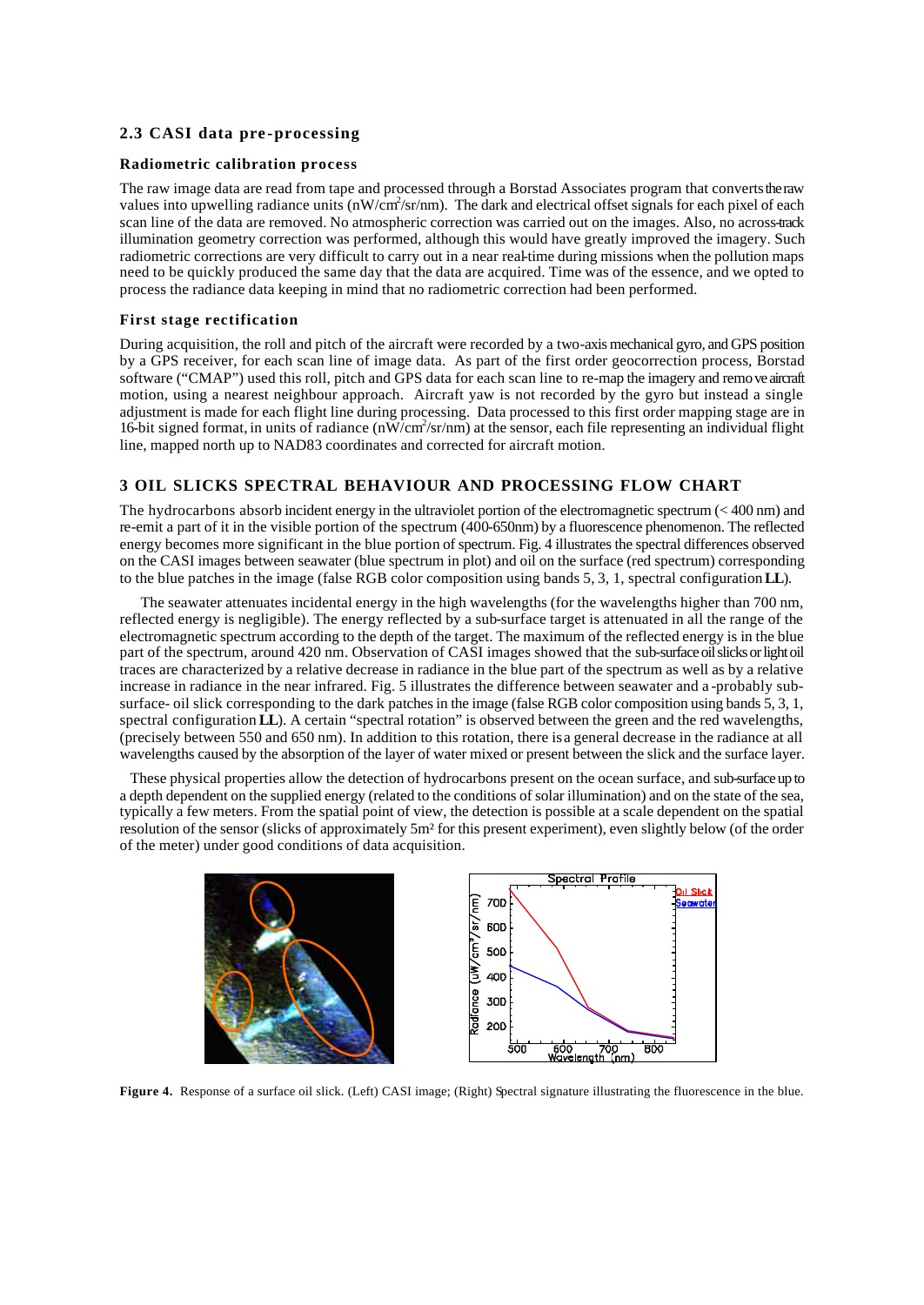

**Figure 5.** Response of sub-surface oil slicks or light oil surface traces. (Left) CASI image; (Middle) "Spectral rotation"; (Right) Spectral "rotation" + absorption.

The detection of the polluted zones was carried out initially in a visual way by photo-interpretation in the image space as well as in the spectral space. Oil slicks and oil sheens were distinguished on the sea surface. Moreover, sub-surface oil slicks or light oil traces on the surface can probably be identified in the imagery, although without validated ground truth data this can not be confirmed.

Due to the low solar illumination conditions and bad meteorological conditions, signal to noise ratio was very low for some of the data acquired. In that case, a spatial filtering was performed with a simple multidimensional median filter. More powerful spatial filtering techniques could be implemented at this stage of the data processing. Based on the spectral behaviour of the observed oil slicks , spectral indices were created to separate the slicks from the seawater. A "Fluorescence Index" (FI) is produced to measure the slope between the blue and red parts of the spectrum, and then to discriminate surface oil slicks from sea clutter (Fig. 4). In addition, the "spectral rotation" can be measured by the slope between the blue and near infrared parts of the spectrum, while the total absorption can be measured by the energy of the whole radiance vector. Combining both features allows us to produce a "Rotation-Absorption Index" (RAI) that discriminates sub-surface oil slicks or light oil traces from the sea clutter (Fig. 5). Detection maps are built by thresholding the spectral indices. FI and RAI indices are represented by:

$$
FI = \frac{R_B - R_R}{R_B + R_R}
$$
 
$$
RAI = \frac{R_B - R_R}{R_B + R_R} ||R||
$$

with  $R_B, R_R, R_R$ : radiance in blue, red, and infrared respectively;  $||\mathbf{R}||$ : norm of the radiance vector

Validation data are given by the daily reports of the visual observers from the Portuguese aircraft, which flew over the pollution every day. The reports include a description of the position and the type of pollution observed for each day and allows the results of the detection process to be confirmed. Fig. 6 shows the entire processing flow chart allowing the detection maps to be built from the original CASI data.



Figure 6. Processing flow chart.

The oil traces characterized by long narrow sheens could not be extracted by the semi-automatic processing flow chart described below because only the radiometric features are not sufficient to discriminate from the sea clutter. In that case, the detection was made by visual photo-interpretation of the images. A morphological criterion will have to be added in the process in the future to help in the semi-automatic detection process.

## **5 MAPPING RESULTS**

Oil slicks detection maps were automatically built thanks to the processing flow chart presented in the last paragraph. Fig. 7 shows extractions of original CASI images and corresponding detection maps for the case of large surface oil slicks and scattered small oil slicks of about 20 m<sup>2</sup>. Exhaustive maps of pollution extents were also built for each day data were acquired. Fig. 8 shows an example of the full cartographic product obtained for the day of December  $16<sup>th</sup>$  for which a great number of scattered small oil slicks larger or equal to 5m<sup>2</sup> were detected.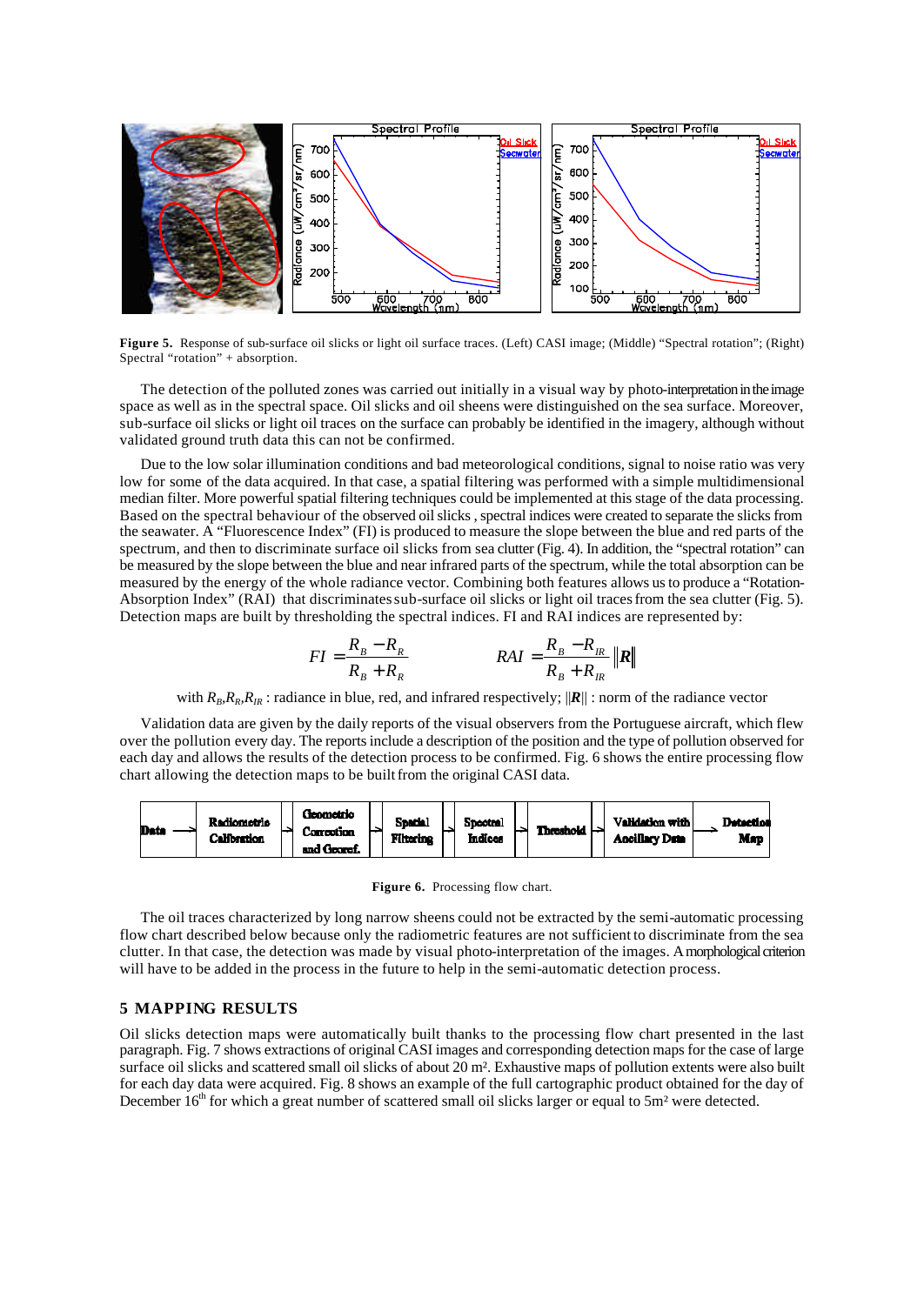

**Figure 7.** Mapping results: original images and detection maps. (Left) Large oil slicks; (Right) Scattered small oil slicks.



**Figure 8.** Full cartographic product of the pollution extents for the day of December  $16<sup>th</sup>$  – Small oil slicks detected.